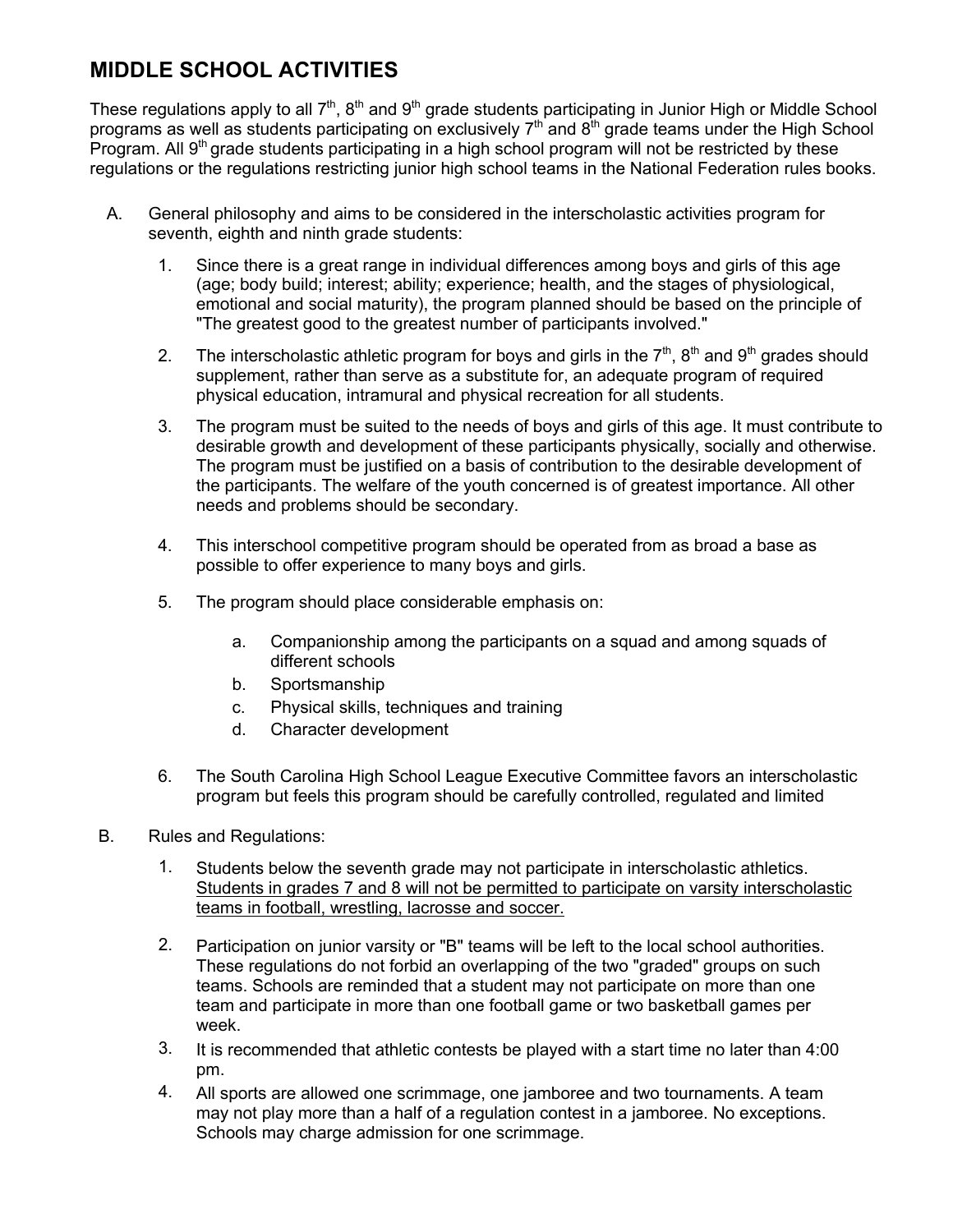5. All coaches must verify with their principal completion of the online courses "Concussion in Sports", "Heat Illness Prevention" , "Protecting Students from Abuse" ,"Sudden Cardiac Arrest" and "Covid-19f for Coaches and Administrators" found at www.nfhslearn.com.

All coaches must be CPR & AED certified.

- 6. All schools must use a Wet Bulb Globe Temperature Monitoring (WBGT) to determine safe conditions for practice or competitions during periods of high heat and humidity.
- 7. Practice in all sports may not exceed two hours per day
- 8. The eligibility requirements will be substantially the same as for high schools with the following variations:

AGE - A student who becomes 15 years of age prior to July 1 of the upcoming school year, will not be able to compete on an  $8<sup>th</sup>$  grade and under team in any athletic activities. For a  $9<sup>th</sup>$  grade and under team, substitute 16 years of age for 15. A student who becomes too old for a 7<sup>th</sup> and 8<sup>th</sup> grade team may be considered as enrolled in the 9<sup>th</sup> grade for eligibility purposes.

ADVANCED PARTICIPATION - A junior high or middle school student who participates for their team and then is promoted to a high school varsity, junior varsity, or other interschool squad, may not return to junior high or middle school competition during the current year in the same sport if he has participated in a game played by the advanced squad.

PLAY-OFFS - No play-off beyond region level is permitted between seventh, eighth and ninth grade teams.

TRAVEL - Junior high and middle schools will not permit their athletic teams to travel more than 150 miles round trip for any contest.

OFFICIALS - Certified athletic officials should be provided in all cases possible. When this is not possible, competent adults should be obtained whom the schools concerned mutually agreed upon in advance. High school students shall not be used as game officials.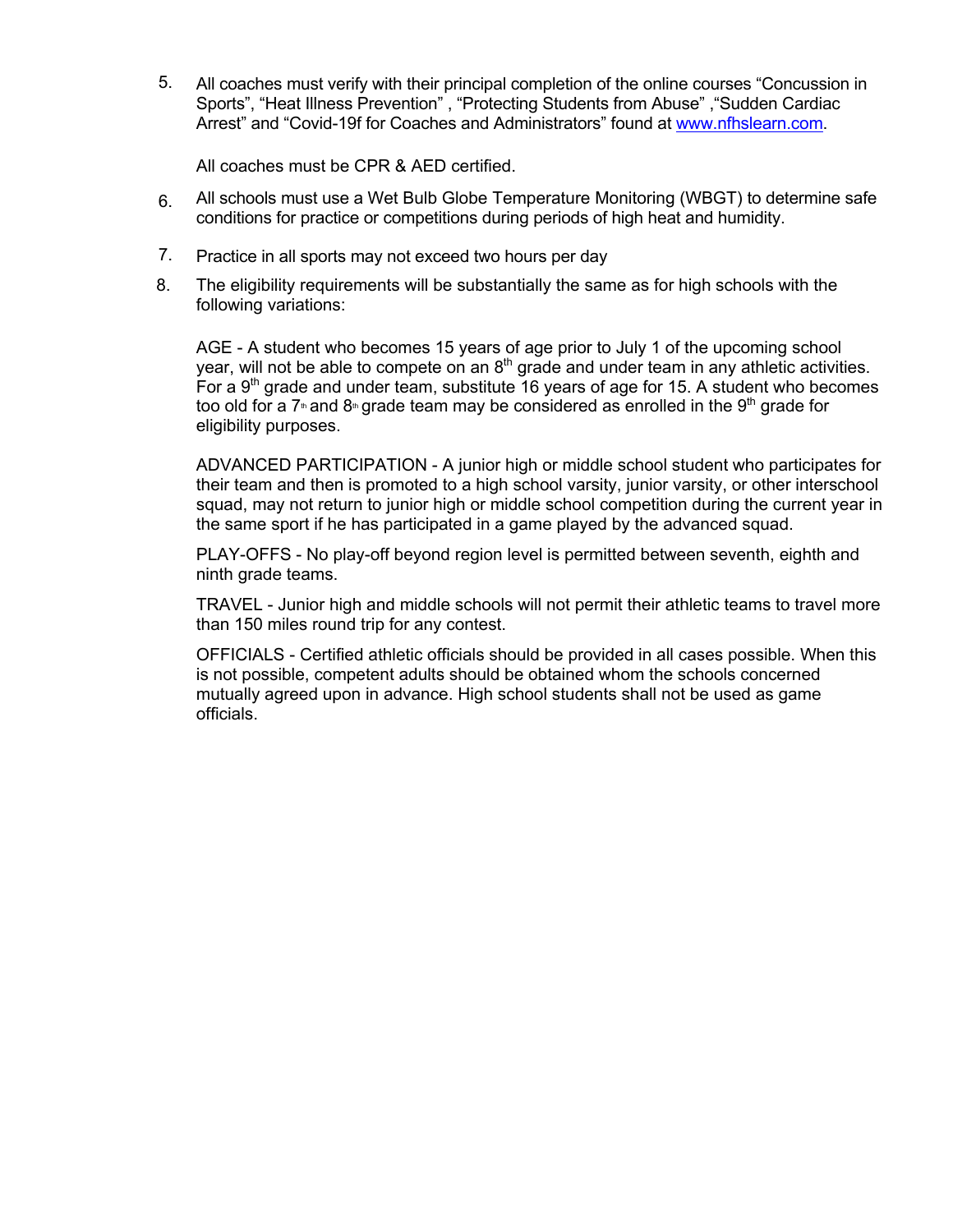C. Game Rules and Game Conditions: **FOOTBALL**

|                                                    | 1. Practice may beginSeptember 8, 2020 (helmets)                  |
|----------------------------------------------------|-------------------------------------------------------------------|
|                                                    | First practice in pads September 8, 2020 (helmets & shoulder pads |
| if helmets were used at least 2 days in phase 1.5) |                                                                   |
| Practice in full gearSeptember 10, 2020            |                                                                   |
|                                                    |                                                                   |
|                                                    |                                                                   |
|                                                    |                                                                   |
|                                                    |                                                                   |

- 2. Eligibility forms are due at least 7 days before the first regular season game.
- 3. No more than one practice may be held in any one day. Practice may be held on 6 days in one week during the preseason. After the first legal playing date, schools will be restricted to 5 practice days per week. A school must hold at least fifteen organized practice sessions before playing its first game.
- 4. Middle school programs may practice in full gear and use all field equipment beginning September 10..
- 5. No school team, or individual player, may participate in more than eight games, which shall be scheduled with no more than one game per week. In extreme cases, games may be rescheduled. A minimum of three days must elapse between games.
- 6.  $7<sup>th</sup>$  and 8<sup>th</sup> grade teams shall play eight-minute quarters only.
- 7. Free substitution is encouraged.
- 8. No game may end in a tie. The Ten Yard Line Overtime Procedure as printed in the National Federation Football Rules Book will be used.
- 9. Other than the above, National Federation Rules shall apply.

Participation on an outside football team during the school football season is prohibited. Violation of this policy renders a student ineligible to return to his/her team.

#### **VOLLEYBALL**

| $\sim$ |  |  |  |
|--------|--|--|--|

- 2. Eligibility forms are due at least 7 days before the first regular season match.
- 3. Schools are limited to 14 play dates including invitational tournaments.

#### **COMPETITIVE CHEER**

- 1. Practice may begin.............................September 8, 2020 First contest........................................October 13, 2020 Last contest ........................................December 5, 2020
- 2. Eligibility forms are due at least 7 days before the competition.
- 3. Schools are limited to 6 competitions.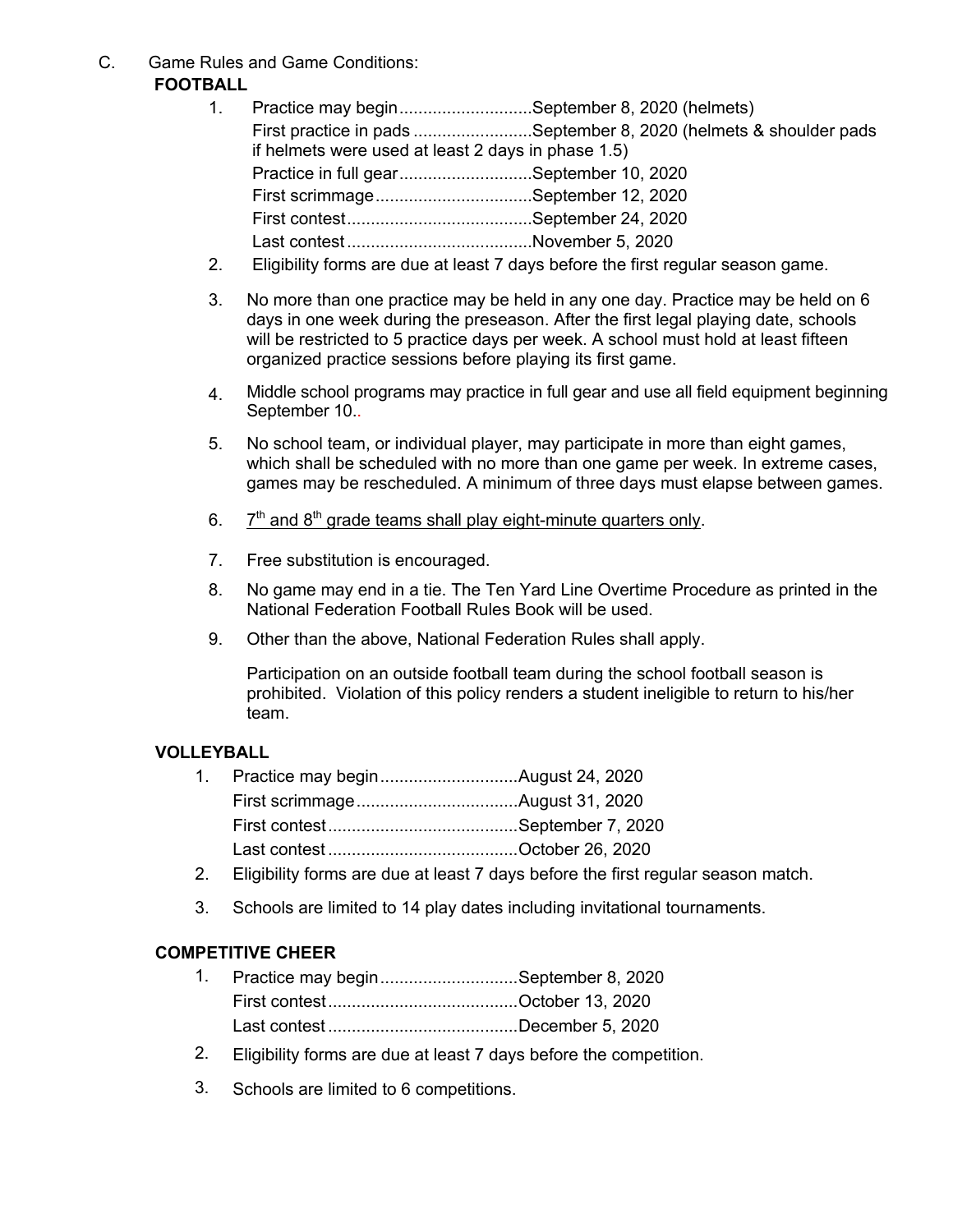### **BASKETBALL**

| 1. Practice may beginNovember 2, 2020 |  |
|---------------------------------------|--|
| First scrimmageNovember 9, 2020       |  |
|                                       |  |
|                                       |  |

- 2. Eligibility forms are due at least 7 days before the first regular season game.
- 3. At least 15 organized practice sessions must be conducted before your first preseason tournament or regular season contest is played. At least 5 practices must be held prior to the scrimmage.
- 4. No junior high team, middle school team, or individual may participate in more than 14 regular season basketball games and enter more than 2 tournaments, provided one of the tournaments is a region tournament at the conclusion of regular season play.
- 5. A team may not participate in games on more than two school days (Monday through Friday) in any week nor participate in more than three games in any seven-day period. A student has the same limitation on playing as does a team.
- 6. A student will be restricted to one game per day except they may play in two games in one day in an invitational tournament. There must be a minimum of one hour's rest between games.
- 7. The length of quarters shall be 6 minutes and play will be according to National Federation Rules.

#### **WRESTLING**

| 1. Practice may beginNovember 2, 2020 |  |
|---------------------------------------|--|
| First scrimmageNovember 9, 2020       |  |
|                                       |  |
|                                       |  |
|                                       |  |

- 2. Eligibility forms are due at least 7 days before the first regular season match.
- 3. The following weight classes will be used:80, 88, 96, 10, 108, 114, 120, 126, 135, 145, 158 ,175, 205 & 285.
- 4. Each team is limited to 12 wrestling dates including invitational tournaments.

#### **SOCCER**

| 1. Practice may beginFebruary 1, 2021 |
|---------------------------------------|
|                                       |
|                                       |
|                                       |
|                                       |

- 2. Eligibility forms are due at least 7 days before the first regular season match.
- 3. Schools are limited to 12 matches and two tournaments.
- 4. A student will be restricted to one game per day except they may play in two games in one day in an invitational tournament. There must be a minimum of one hour's rest between matches.